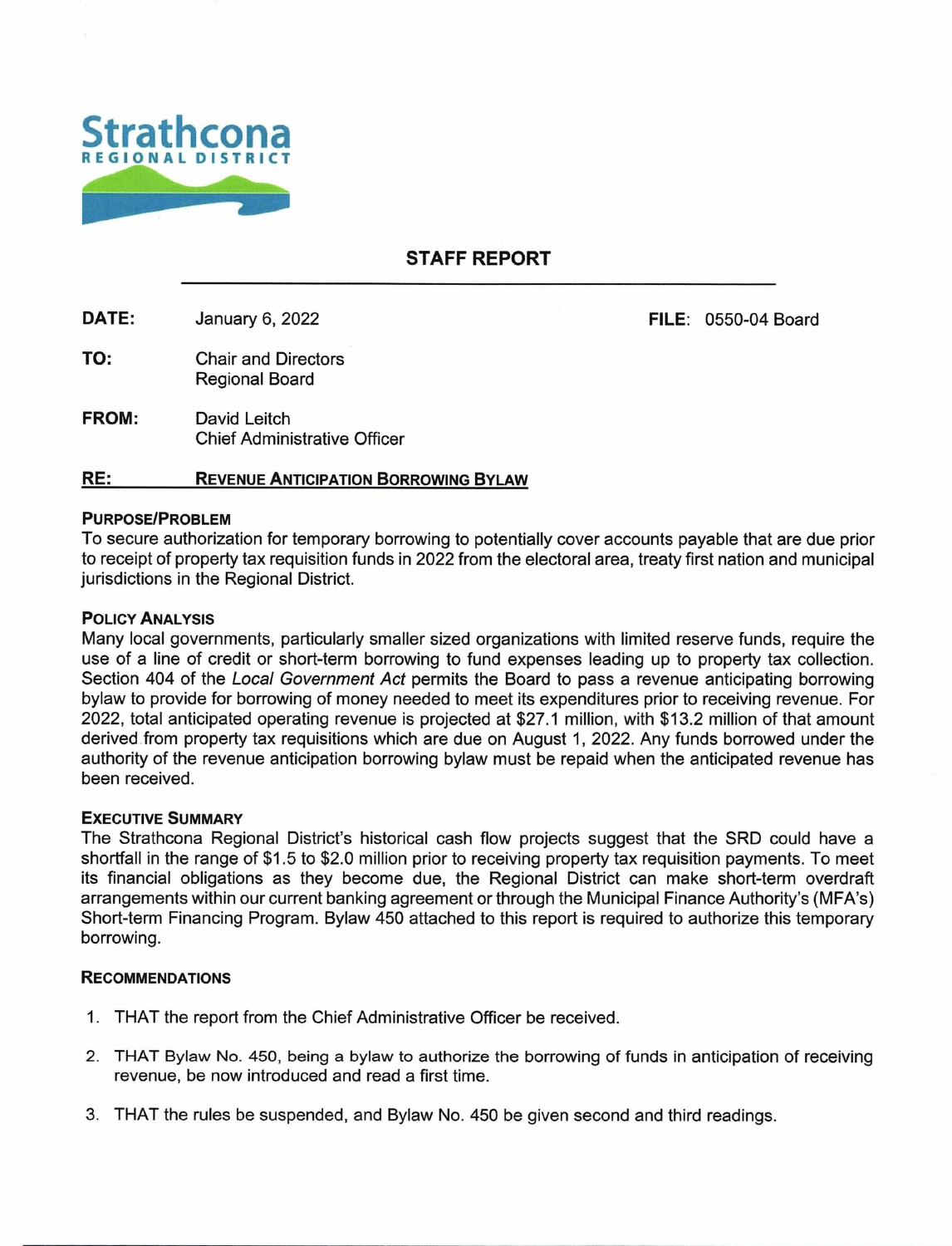4. THAT Bylaw No. 450, being Revenue Anticipation Borrowing Authorization Bylaw 2022, be reconsidered, finally passed and adopted.

Respectfully: David Leitch Chief Administrative Officer

## **BACKGROUND/HISTORY**

To meet its financial obligations as they come due, the Regional District manages its cash flow using accumulated surpluses or borrowing. While demands on cash flow are relatively consistent from month to month throughout the year, cash from revenue streams are not. To the extent that services are funded through property tax requisitions from the SRD's electoral area, First Nation and municipal jurisdictions, the bulk of revenue is received on the legislated deadline of August 1 each year. Other significant sources of cash flow include user fees at Strathcona Gardens, utility fees, and grants. The Regional District has not often drawn on its authorized revenue anticipation borrowing bylaw in the last five years, however as unrestricted cash surpluses diminish, the need to access borrowed funds increases. In 2017, the Regional District borrowed \$750,000 against its revenue anticipation borrowing bylaw at a total cost of just under \$1,200. Since 2017 no further amounts have been accessed.

### **ALTERNATIVES**

Generally, the SRD's monthly net cash flow is a draw of approximately \$700,000 — \$900,000, other than the months in which property tax requisitions are received. Projections to the end of July 2022 are impacted by the uncertainty of the timing of cash flows related to the budgeted capital project spending.

The expected demand for cash flow from now to August 1, 2022 is estimated at a total of \$1.5 — \$2.0 million net of anticipated revenue. While the Board could authorize any amount up to total budgeted revenue of \$27.1 million, it is recommended that a cap of \$5 million would meet the immediate need and provide sufficient cash flow for any unforeseen shortfall. This amount has been used historically and has been adequate and has provided emergency funding during those particularly lean months leading up to property tax requisition payments. Careful cash management practices would ensure that use of borrowed funds is kept to a minimum by drawing funds only as needed. Currently, the MFA's interim borrowing rate is 0.97% per annum. At that rate, anticipated borrowing costs, if incurred, are estimated to be \$3,000-\$3,500.

**Prepared by:** Mike Harmston, CPA, CGA, Chief Financial Officer

**Attachment: Bylaw No. 450 (Revenue** Anticipation Borrowing Authorization **Bylaw** 2022)